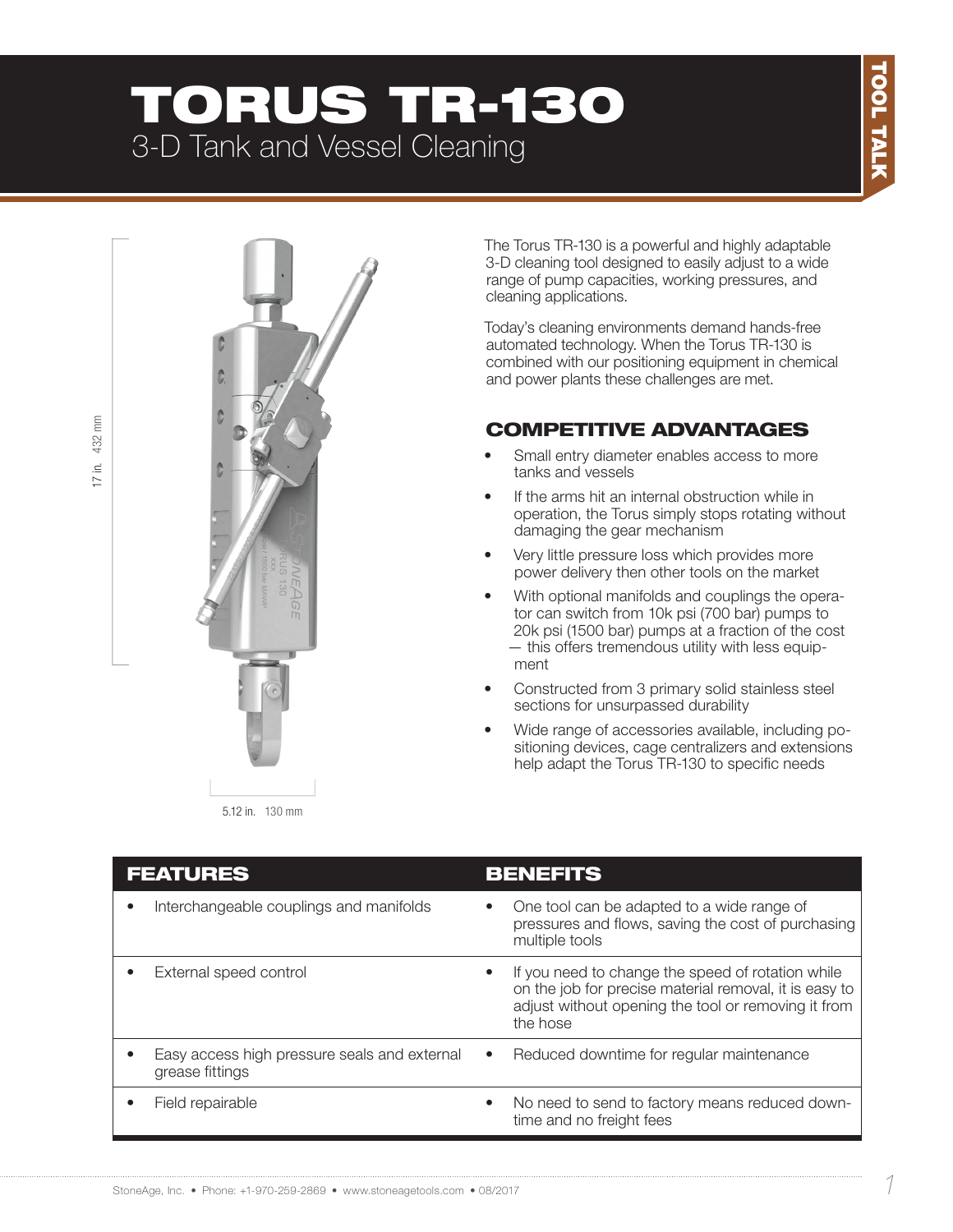

## TORUS TR-130 TOOL OVERVIEW

### QUESTIONS TO ASK THE CUSTOMER

- What size and length of hose are you using?
- What pressure and flow are you operating?
- Are extensions required? See *Nozzles and Extensions* for availability.
- Do you need a pulling ring?
- Do you need a cage centralizer?
- Would you like a protective case?

#### OTHER INFORMATION

We recommend a service kit be purchased with each new tool —tank cleaning applications are demanding jobs requiring little downtime and quick turnaround. Keeping inexpensive service kits on hand ensures success.

| <b>PART ID</b>                      | <b>TR-130</b>                     |  |  |  |  |  |
|-------------------------------------|-----------------------------------|--|--|--|--|--|
| <b>Pressure Range</b>               | 138-1500 bar<br>2–22k psi         |  |  |  |  |  |
| <b>Flow Range</b>                   | 38-307 l/min<br>$10 - 81$ gpm     |  |  |  |  |  |
| <b>Power Range</b>                  | 30-1000 hp                        |  |  |  |  |  |
| <b>Cycle Time</b>                   | 4-24 minutes                      |  |  |  |  |  |
| <b>Rotation Speed</b>               | Adjustable                        |  |  |  |  |  |
| <b>Inlet Connections</b>            | 3/4 NPT, 1 NPT, 3/4 MP, 1 MP, M24 |  |  |  |  |  |
| <b>Manifold Port Size</b>           | G12                               |  |  |  |  |  |
| <b>Port Size</b>                    | 1/4 NPT (P4)                      |  |  |  |  |  |
| <b>Nozzle Type</b>                  | <b>OCV Carbide</b>                |  |  |  |  |  |
| <b>Diameter</b>                     | $5.12$ in.<br>130 mm              |  |  |  |  |  |
| Length                              | 17 in.<br>432 mm                  |  |  |  |  |  |
| Weight*                             | 35 lbs<br>16 kg                   |  |  |  |  |  |
| <b>Maximum Water</b><br>Temperature | 160 °F<br>70 °C                   |  |  |  |  |  |

#### TOOL SPECIFICATIONS

\*Includes manifold, 6-inch nipples and pulling ring

*Visit our website for tool resources including operation and maintenance videos:* 

WWW.STONEAGETOOLS.COM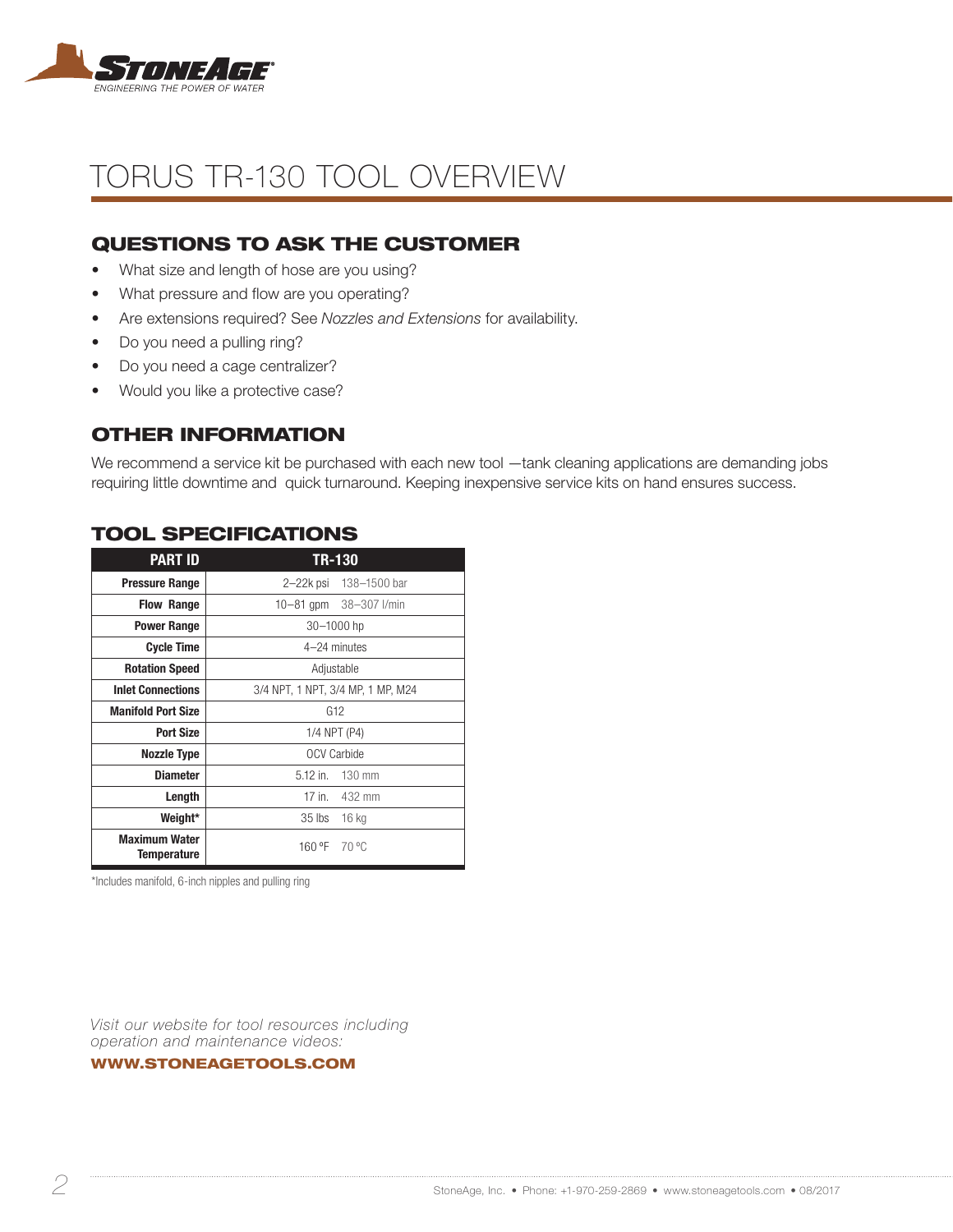# TORUS TR-130 TOOL CONFIGURATION



#### A complete Torus TR-130 tool configuration requires the following components:

- 1. Torus TR-130 tool, supplied wih 2 x 6-inch nipples
- 2. 2 x OCV nozzles
- 3. Manifold suitable for the pressure and flow being used
- 4. Appropriate hose coupler

#### The following items may also be required:

• Suitable hose adapter

#### To configure a Torus TR-130 tool, the following information should be obtained:

- Pump pressure and flow
- Hose length and ID
- Hose end fitting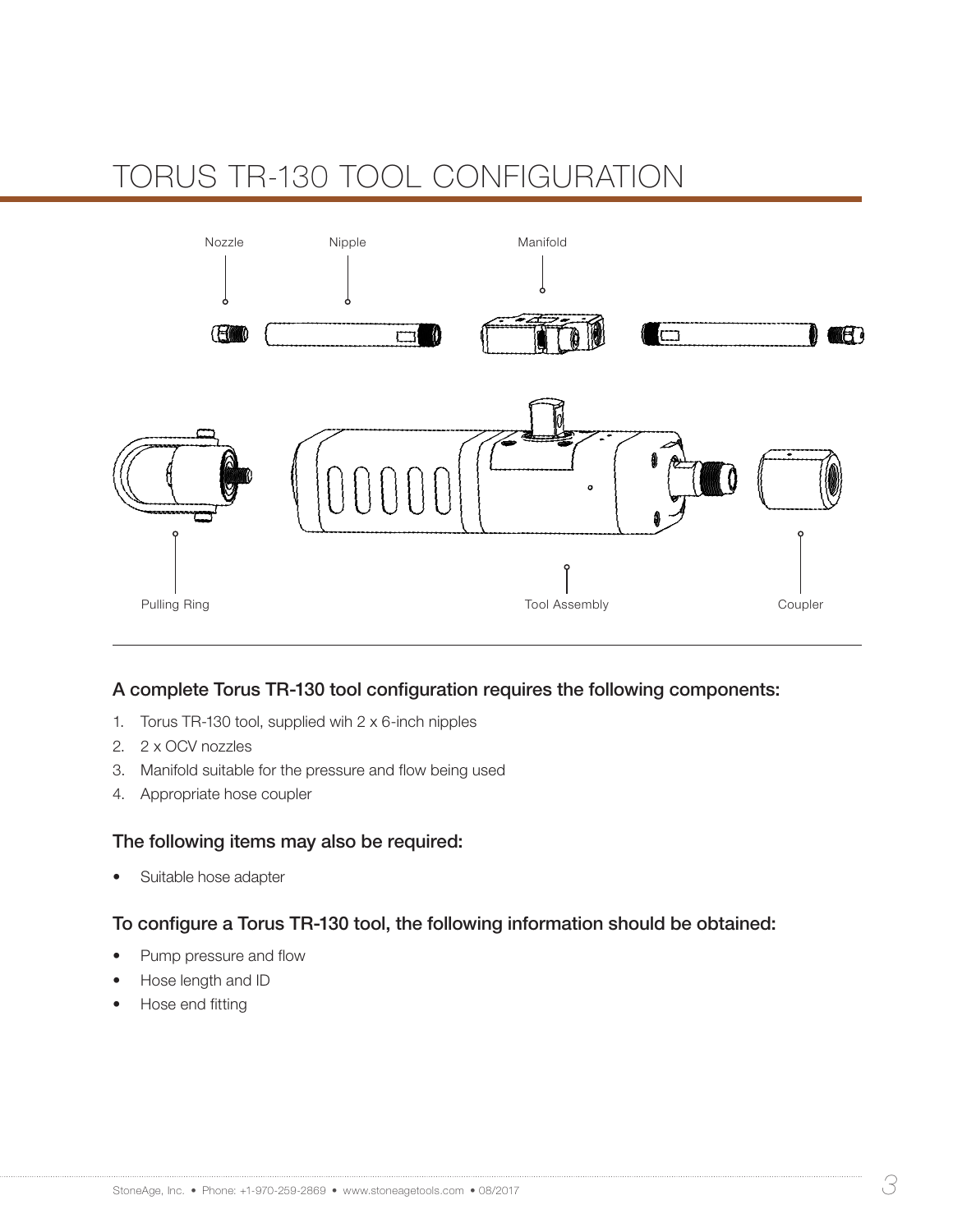

# TORUS TR-130 TOOL CONFIGURATION

### ORDERING A STANDARD PACKAGE

StoneAge offers standardized Torus TR-130 tool packages for the most commonly used configurations. All Torus TR-130 tool packages come fully assembled and include: 1. Torus TR-130 tool with 6-inch nipples, 2. Manifold suitable for pressure and flow being used, 3. Carbide nozzles appropriate for specified jetting, 4. Coupling to required hose connection.

*PLEASE NOTE: An additional hose adapter will be required for Metric packages. See Fittings and Adapters for options.*

The following table shows the configurations of standard Torus TR-130 tool packages:

| <b>MAXIMUM PRESSURE</b> | <b>PACKAGE CONTENTS</b>                                                                                              | <b>PACKAGE PART ID</b> |
|-------------------------|----------------------------------------------------------------------------------------------------------------------|------------------------|
| 22k psi                 | 1 x TR-130 tool with 2 x 6-in. nipples<br>1 x Manifold assembly<br>2 x OCV carbide nozzles<br>1 x Hose coupler       | <b>TR-130-PKG</b>      |
| 1500 bar                | 1 x TR-130 tool with 2 x 6-in. nipples<br>1 x Manifold assembly<br>2 x OCV carbide nozzles<br>1 x TR 230-M24 coupler | TR-130-MET-PKG         |

#### When ordering a standard Torus TR-130 package, you should specify:

- 1. Package Part ID
- 2. Pump pressure and flow
- 3. Hose length and ID
- 4. Hose end connection

#### FOR EXAMPLE:

| <b>QTY</b> | PART ID           | DESCRIPTION                                              |
|------------|-------------------|----------------------------------------------------------|
|            | <b>TR-130-PKG</b> | 15,000 psi 37 gpm, 100 ft 3/4" ID hose, 3/4 NPT Male end |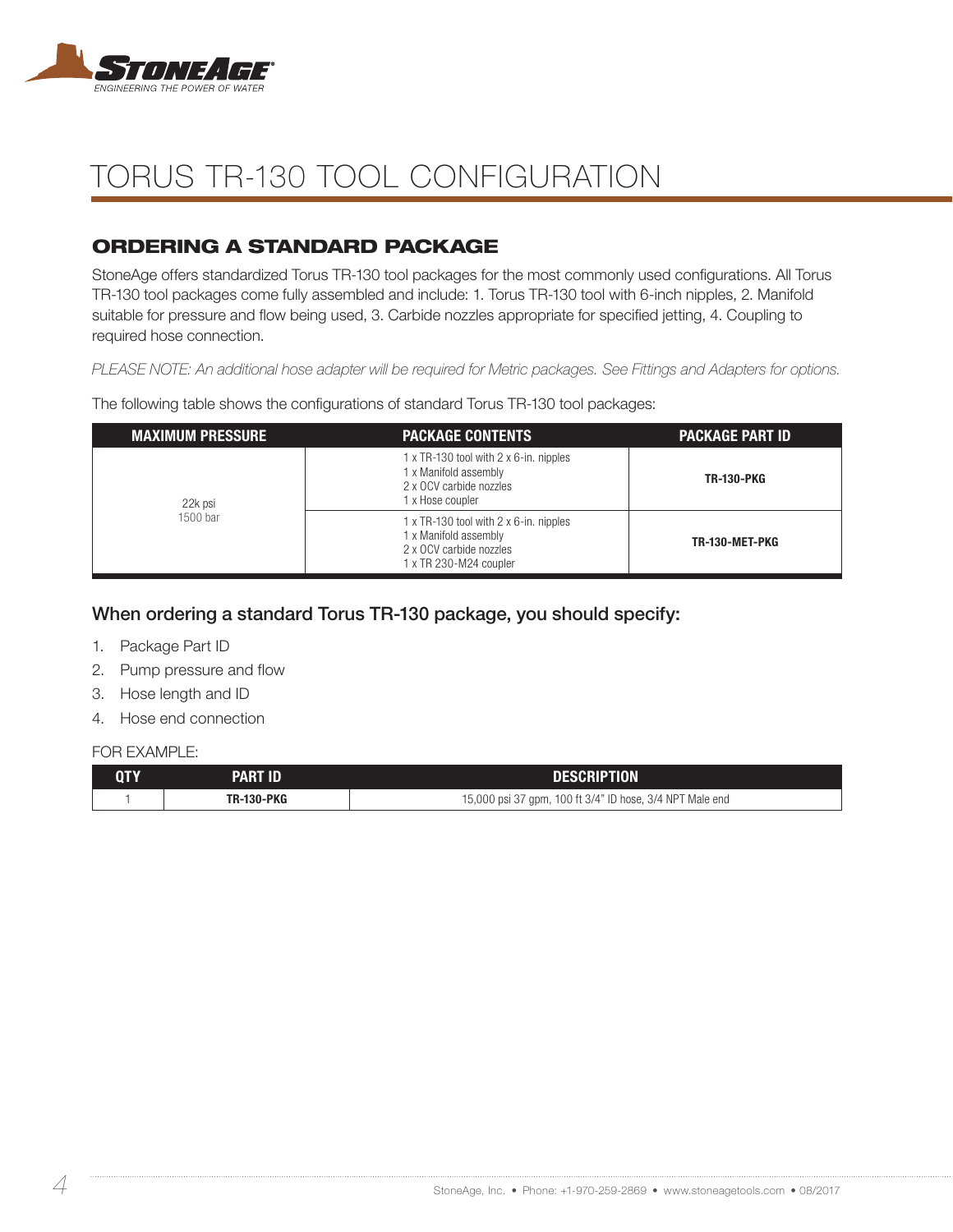#### ORDERING BY LINE ITEM

Complete tools can be configured by following the steps outlined below. Contact StoneAge Customer Service for questions about specific applications.

| STED 1                  | <b>TOOL SELECTION</b> |              |  |  |  |  |  |  |  |  |  |  |
|-------------------------|-----------------------|--------------|--|--|--|--|--|--|--|--|--|--|
| <b>MAXIMUM PRESSURE</b> | MAXIMUM FLOW          | TOOL PART ID |  |  |  |  |  |  |  |  |  |  |
| 22k psi 1500 bar        | 80 gpm 303 l/min      | TR-130       |  |  |  |  |  |  |  |  |  |  |

### STEP 2 \**MANIFOLD AND NOZZLE SELECTION**

The table below shows manifold and nozzle size selection guidelines for common jetting scenarios:

| <b>OCV CARBIDE NOZZLE SIZE</b> |                              |                              |                              |                              |                              |                              |                              |                         |                         |                              |                         |                         |                         |                         |                               |                          |                                 |
|--------------------------------|------------------------------|------------------------------|------------------------------|------------------------------|------------------------------|------------------------------|------------------------------|-------------------------|-------------------------|------------------------------|-------------------------|-------------------------|-------------------------|-------------------------|-------------------------------|--------------------------|---------------------------------|
|                                | <b>Nozzle</b><br><b>Size</b> | .036                         | .039                         | .043                         | .047                         | .055                         | .062                         | .067                    | .073                    | .078                         | .089                    | .093                    | .106                    | .125                    | .140                          | .156                     |                                 |
|                                | 2k psi<br><b>140 bar</b>     |                              |                              |                              |                              |                              |                              |                         |                         |                              |                         |                         |                         |                         | 48<br>182<br>R <sub>150</sub> | 58<br>220<br><b>R150</b> | gpm<br>l/min<br><b>Manifold</b> |
|                                | 5k psi<br>350 bar            |                              |                              |                              |                              |                              |                              |                         | 20<br>76<br><b>R150</b> | 24<br>91<br>R <sub>150</sub> | 30<br>114<br><b>R90</b> | 35<br>133<br><b>R90</b> | 44<br>167<br><b>R90</b> | 58<br>220<br><b>R90</b> |                               |                          | gpm<br>l/min<br><b>Manifold</b> |
| PRESSURE & FLOW                | 10k psi<br><b>700 bar</b>    |                              |                              |                              | 12<br>45<br><b>R150</b>      | 16<br>61<br>R <sub>150</sub> | 20<br>76<br>R <sub>150</sub> | 24<br>91<br><b>R90</b>  | 28<br>106<br><b>R90</b> | 32<br>121<br><b>R90</b>      | 42<br>159<br><b>R50</b> | 46<br>174<br><b>R50</b> | 60<br>230<br><b>R50</b> | 66<br>250<br><b>R30</b> |                               |                          | gpm<br>l/min<br><b>Manifold</b> |
|                                | 15k psi<br>1000 bar          |                              | 10<br>38<br>R <sub>150</sub> | 11<br>42<br>R <sub>150</sub> | 13<br>49<br>R <sub>150</sub> | 19<br>72<br><b>R90</b>       | 23<br>87<br><b>R90</b>       | 30<br>114<br><b>R50</b> | 33<br>125<br><b>R50</b> | 37<br>140<br><b>R50</b>      | 48<br>182<br><b>R50</b> | 58<br>220<br><b>R30</b> | 70<br>265<br><b>R30</b> |                         |                               |                          | gpm<br>l/min<br><b>Manifold</b> |
|                                | 20k psi<br>1400 bar          | 11<br>42<br>R <sub>150</sub> | 12<br>45<br>R <sub>150</sub> | 14<br>53<br>R <sub>150</sub> | 17<br>64<br><b>R90</b>       | 24<br>91<br><b>R90</b>       | 30<br>129<br><b>R50</b>      | 34<br>114<br><b>R50</b> | 40<br>151<br><b>R50</b> | 46<br>174<br><b>R50</b>      | 60<br>227<br><b>R30</b> | 66<br>250<br><b>R30</b> |                         |                         |                               |                          | gpm<br>l/min<br><b>Manifold</b> |

The Torus TR-130 requires two OCV nozzles, sized as indicated. The complete Manifold Part ID is TR130 240-XXX, where XXX is the R-value specified above.

#### FOR EXAMPLE:

A pump with 15k psi and 37 gpm would require a **TR130 240-R50** manifold and  $2 \times 0$ CV 078 carbide nozzles.

AP4 nozzles can also be used with the Torus TR-130. For most accurate manifold and nozzle size selection, use the StoneAge Jetting App: JETTING.STONEAGETOOLS.COM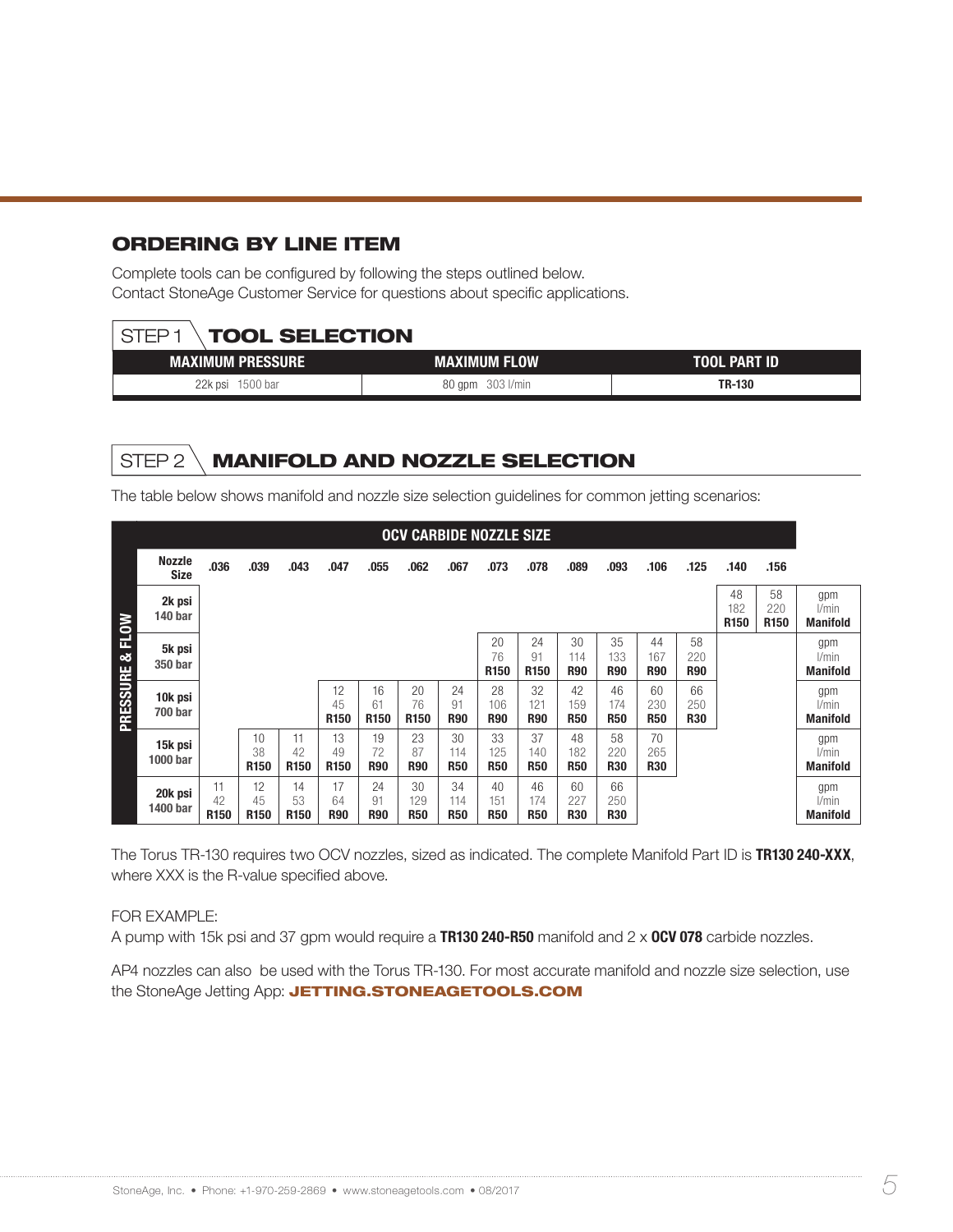

# TORUS TR-130 TOOL CONFIGURATION

## STEP 3 \ COUPLER SELECTION

Select the correct coupler based on the maximum working pressure and inlet connection required.

| <b>MAXIMUM PRESSURE</b> | <b>INLET CONNECTION</b> | <b>COUPLER PART ID</b> |
|-------------------------|-------------------------|------------------------|
| 10k psi 700 Bar         | I NPT Female            | TR 230-P16             |
| 1000 Bar<br>15k psi     | 3/4 NPT Female          | TR 230-P12             |
|                         | 3/4 MP Female           | <b>TR 230-MP12</b>     |
| 22k psi 1500 bar        | 1 MP Female             | <b>TR 230-MP16</b>     |
|                         | M24 Female              | TR 230-M24x1.5*        |

\*The TR 230-M24x1.5 coupler will require an additional hose adapter, ordered as a separate part. See *Fittings and Adapters* for available options.

## STEP 4 \ EXTENSION NIPPLES

The Torus TR-130 comes standard with two 6-inch nipples. Torus extensions with flow straighteners are available up to 8 inches. Longer extension nipples are stocked and custom lengths are available on request. See *Nozzles and Extensions* for standard lengths available.

| <b>NIPPLE LENGTH</b>  | <b>PART ID</b> |
|-----------------------|----------------|
| $2$ in. 51 mm         | TR 577-2-0     |
| 6 in $152 \text{ mm}$ | TR 577-6-0     |
| 8 in 203 mm           | TR 577-8-0     |

## STEP 5 \ PULLING RING

A pulling ring is available for the Torus TR-130. It is fitted on the opposite end of the tool from the hose inlet.

| <b>DESCRIPTION</b>            | PART ID'      | <b>WEIGHT</b> |
|-------------------------------|---------------|---------------|
| Pulling ring for Torus TR-130 | <b>HC 090</b> | 2.0 lb 0.9 kg |



### STEP 6 \ CAGE CENTRALIZER

The Torus TR-130 can be fitted with a cage-style centralizer. This is ideal for applications where debris or internal structures may interfere with the cleaning operation. Shorter nipples 2 inches (51 mm) in length must be used with the cage centralizer.

| <b>DESCRIPTION</b>                                 | PART ID        | <b>WEIGHT</b> |
|----------------------------------------------------|----------------|---------------|
| Cage Centralizer, 11.75 in. (300 mm) OD            | TR130 408-SS   | 8.0 lb 3.6 kg |
| Nipple with Flow Straightener & $0$ -ring $-2$ in. | 2 x TR 577-2-0 | 2.0 lb 0.9 kg |